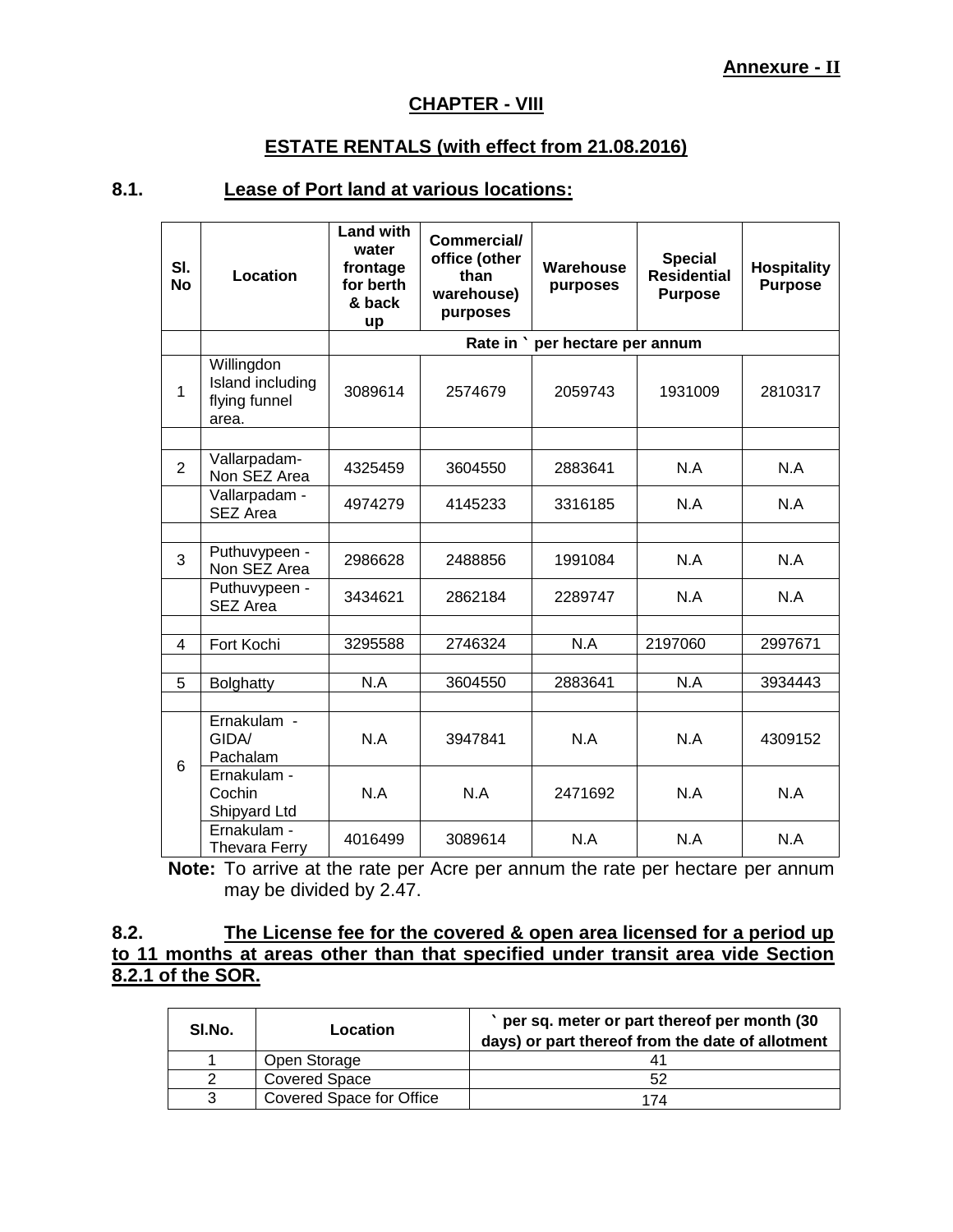| Accommodation          |  |
|------------------------|--|
| Open area in South End |  |
| Reclamation(SER)       |  |

# **8.2.1. License Fee for Storage of Cargo at the specified Transit Area**

Transit area will be specified by the Board for allotment for storage of cargo to the owners or their agents on licence basis in lieu of demurrage. The COPT shall allot such area subject to availability and on payment of wharfage on the entire cargo at the time of allotment of storage area. Such allotment shall be vessel wise and license fees shall be recovered at the rates specified below:-

| <b>Duration</b>  | Per Sq.m per week or part thereof (in `) |                     |  |
|------------------|------------------------------------------|---------------------|--|
|                  | <b>Covered storage</b>                   | <b>Open Storage</b> |  |
| Up to 8 Weeks    | 12.13                                    | 9.57                |  |
| 9th Week onwards | 14.56                                    | 11.48               |  |

Transit area for recovery of the afore said charges shall include the entire open and covered area inside the security wall at Ernakulam Wharf and the entire open and covered area inside the security wall at Mattancherry Wharf including the extension north of Q4 unless otherwise specified. The cargo thus stored shall remain at the sole risk and responsibility of the owners or their agents and they will be responsible for any claims arising in respect thereof during the period of storage.

The aforesaid shall not preclude the COPT from allotting the transit area for purposes related to cargo/ vessel operations such as storage of equipment ship's spares etc.

The Port shall also permit the owners or their agents to move the cargo directly from the wharf and stack the same in the Port area in Willingdon Island other than the Transit area under customs bond on licence basis at the rates specified for license under Estate Rentals. The cargo availing such storage shall pay wharfage on the entire quantity before being moved out of the wharf. The cargo thus stored shall remain at the sole risk and responsibility of the owners or their agents and they will be responsible for any claims arising in respect thereof during the period of storage.

**Note:** Minimum charge recovered for each allotment shall be `250 per week.

#### **8.3. Way leave charges for laying pipelines through port land**

| <b>SI.N</b><br>ο. | <b>Description</b>              | Unit of Measurement                                         | Rate (in ' |
|-------------------|---------------------------------|-------------------------------------------------------------|------------|
|                   | For laying<br>pipelines through | Per sq.meter per annum for the area<br>occupied by pipeline | 417        |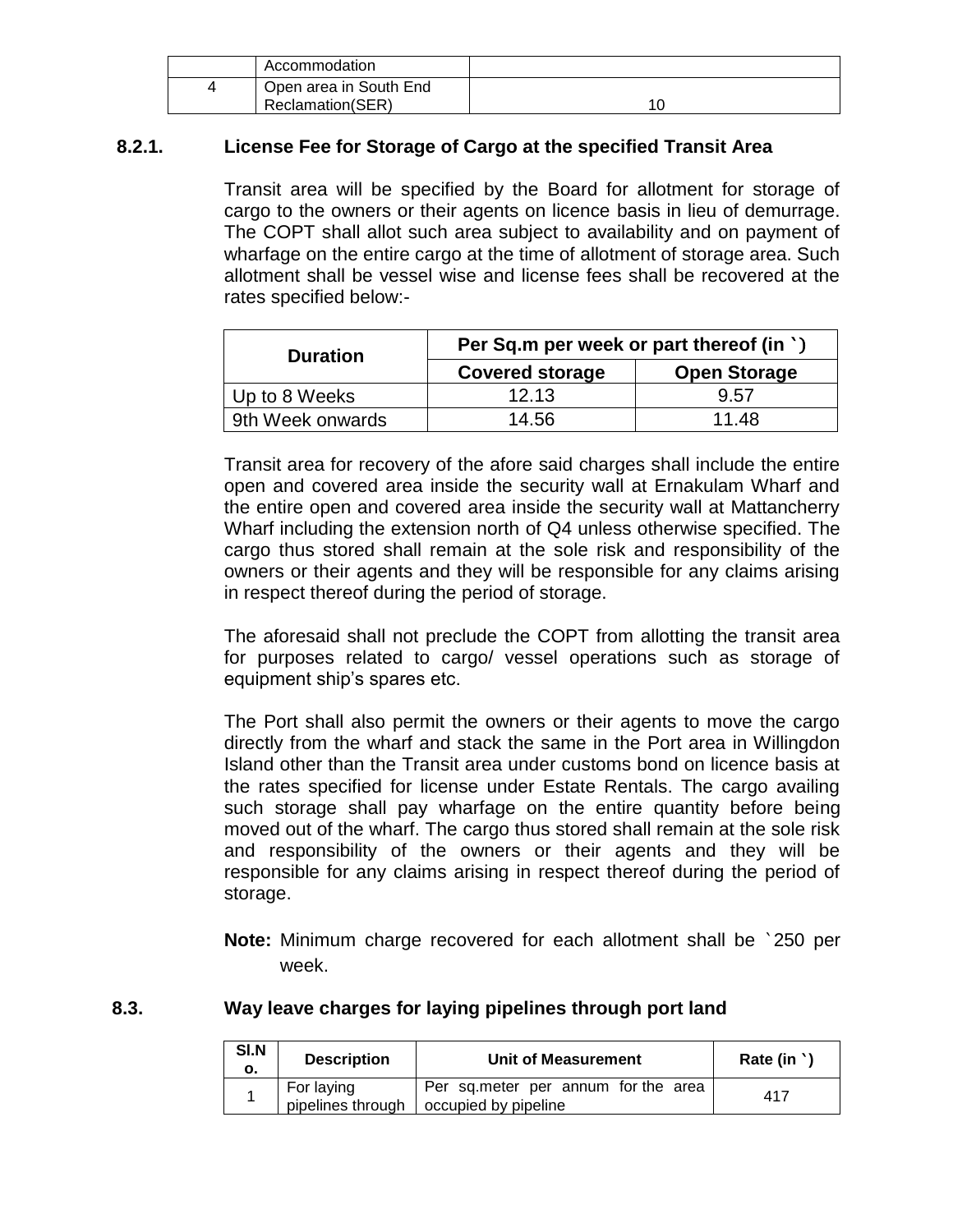port land

**Note to Section 8.3 above**: For the purpose of way leave charges the area occupied by single pipelines should be calculated based on the diameter and length of those pipelines. In case of multi-layer pipeline stacks the physical area occupied by the multilayer pipeline stacks should be considered and the respective users should be billed for pro-rata area on the basis of the diameter and length of their pipelines passing through that area. With respect to the area shared with road rails jetties etc. the respective users should be billed pro-rata for 50% of concerned area assuming that they do not have exclusive possession of land and what they have is only 'Right of Way'. As far as underground pipesare concerned if the users establish that the possession of surface area above the underground cross-country pipelines is not physically with them the area occupied by such pipelines should be counted 50% of the product of diameter and length for the purpose of levy of way leave charges.

# **8.4. Way leave charges for TV cable lines.**

| SI.N<br>о. | <b>Description</b>    | <b>Unit of Measurement</b>                 | Rate (in $\cdot$ ) |
|------------|-----------------------|--------------------------------------------|--------------------|
|            | For TV cable<br>lines | Per kilometer or part thereof per<br>annum | 4054               |

# **8.5. Way leave charges for Telephone cable lines.**

| SI.N<br>О. | <b>Description</b> | <b>Unit of Measurement</b>                                 | Rate (in |
|------------|--------------------|------------------------------------------------------------|----------|
|            | cable lines        | For Telephone   Per kilometer or part thereof per<br>annum | 5000     |

**Note to Section 8.5 above**. As per item no. 3 of the Broad Terms and Conditions for issuance of Right of way Permission for laying pipelines/ conveyors in Policy Guidelines for Land Management by Major Ports-2014-Clarifications and Amendments facility compensation or right of way charges shall be paid by all parties..

#### **8.6. Sub Lease.**

The existing lease holder having valid lease at the time of issuance of LPG 2014 may be allowed to sublet/partially sublet the leased premises to another party for the same purpose for which it was originally allotted. Also such subletting shall be in accordance with the Land Use Plan and before allowing this *the port shall recover 50% of the rent charged by the lessee from the sub – lessee for the entire period of sub lease irrespective of the*  fact whether land was originally allotted on upfront basis or annual rental *basis.* The original lessee would continue to remain responsible for